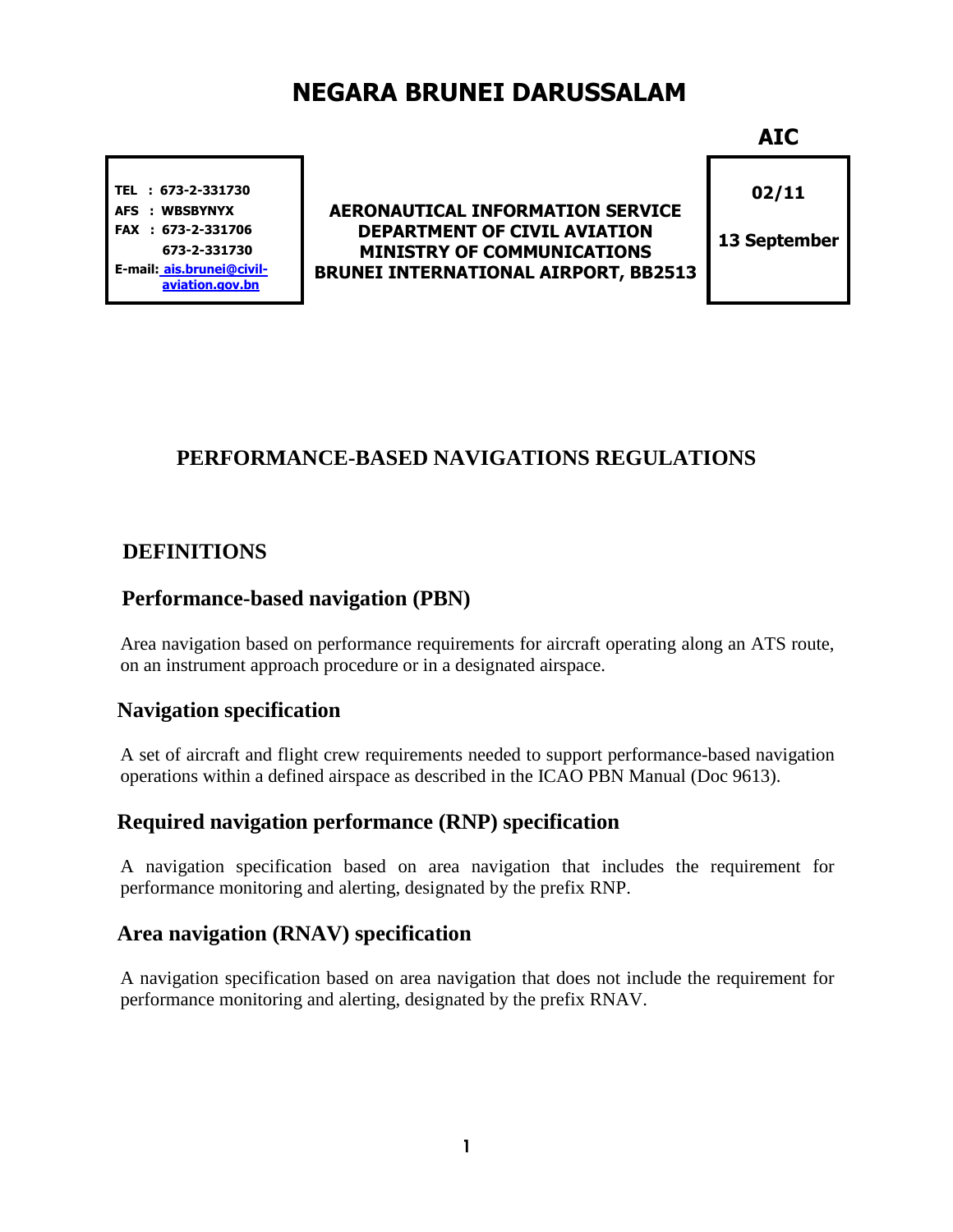#### **1. PERFORMANCE-BASED NAVIGATION**

- a) No person may operate flights along ATS routes, on an instrument approach procedure, or in a designated airspace where a navigation specification has been prescribed unless:
	- 1) The person has received authorisation from the Director of Civil Aviation;
	- 2) The aircraft is equipped with the navigation equipment to enable it to operate in accordance with the prescribed Navigation Specification; and
	- 3) The aircraft is equipped with navigation equipment that continuously provides information to the flight crew of adherence to or departure from track with respect to the required degree of accuracy at any point along that track.
- b) No person may operate an aircraft unless it has sufficient navigation equipment that will enable the aircraft to navigate in accordance with paragraph (a) above, such that in the event of the failure of any piece of navigation equipment at any stage of flight, the remaining equipment will enable the aircraft to continue to a destination or an alternate destination.

#### **2. ELECTRONIC NAVIGATION DATA MANAGEMENT**

- a) No person shall employ electronic navigation data products that have been processed for application in the air and on the ground unless the Director of Civil Aviation has approved:
	- i) The operator's procedures for ensuring that the process applied and the products delivered have acceptable standards of integrity and that the products are compatible with the intended function of the equipment that will use them;
	- ii) The operator's program for continual monitoring of both process and products; and
	- iii) The operator's procedures to ensure the timely distribution and insertion of current and unaltered electronic navigation data to all aircraft that require it.

#### **3. INITIAL PBN OPERATIONS TRAINING**

a) No person may serve nor may any AOC holder use a person as a flight crew member or flight operations officer (if applicable) unless he or she has completed the appropriate, initial PBN operations training curriculum approved by the Director of Civil Aviation.